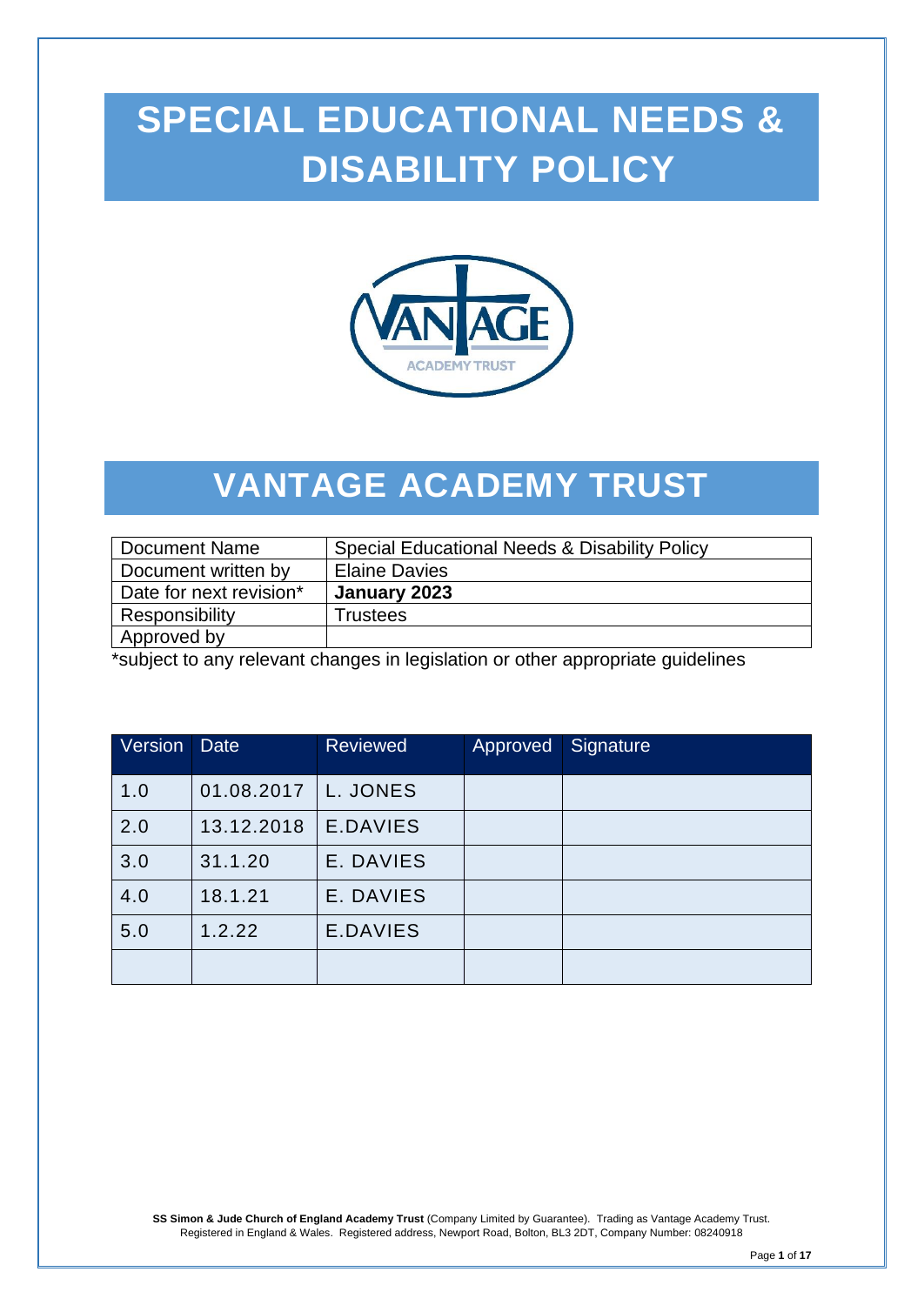## CONTENT

|     |                                                     | Page No        |
|-----|-----------------------------------------------------|----------------|
| 1.  | Introduction                                        | 3              |
| 2.  | Aims                                                | 3              |
| 3.  | Objectives                                          | $\overline{4}$ |
| 4.  | <b>Identifying Special Educational Needs</b>        | 5              |
| 5.  | A Graduated Approach to SEN Support                 | 6              |
| 6.  | Criteria for Exiting the SEND Register/ Record      | 8              |
| 7.  | <b>Supporting Pupils and Families</b>               | 8              |
| 8.  | Supporting Pupils at School with Medical Conditions | 10             |
| 9.  | Monitoring and Evaluation of SEND                   | 10             |
| 10. | <b>Training and Resourcing</b>                      | 10             |
| 11. | Roles and Responsibilities                          | 11             |
| 12. | Storing and Managing Information                    | 13             |
| 13. | Accessibility                                       | 13             |
| 14. | Dealing with Complaints                             | 14             |
| 15. | <b>Bullying</b>                                     | 14             |
|     | Appendix A - SEND Flowchart                         | 16             |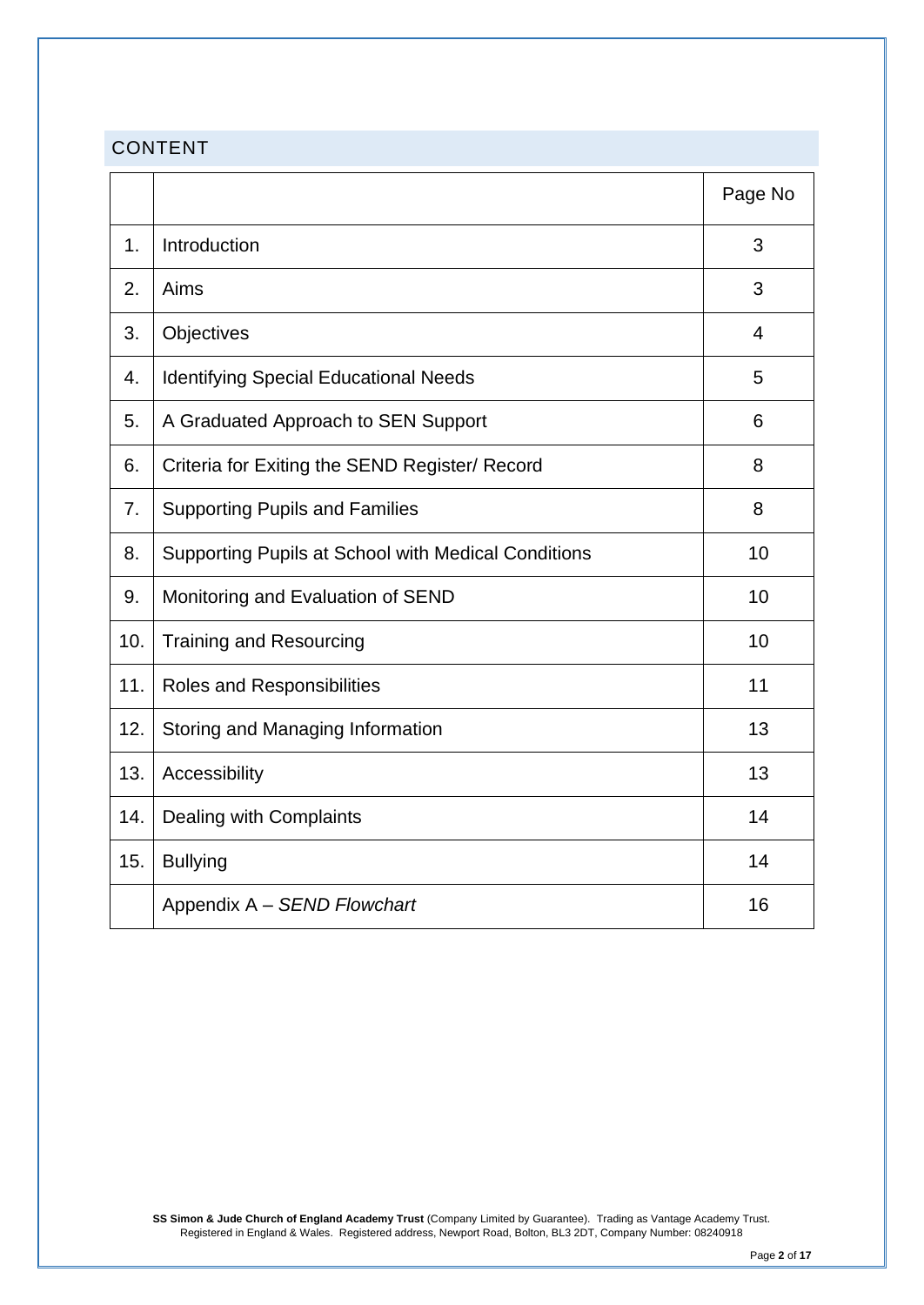#### INTRODUCTION

- 1.1 SS Simon and Jude CE Primary School (herein 'SSSJ') is part of the Vantage Multi Academy Trust (herein the 'Trust') and is a larger than average multicultural primary school. It is a fully inclusive school with a clear approach to meeting the needs of pupils with Special Educational Needs and Disability (SEND) to ensure that all pupils, regardless of their individual needs achieves their best and becomes a confident individual living a fulfilling life. Every teacher in the Trust is a teacher of every pupil including those with SEND. We aim to create an ambitious curriculum and environment in which all pupils can develop intellectually, physically and emotionally at a pace which is suited to meet their individual needs.
- 1.2 The SEND policy has been written by the schools Special Educational Needs Co-ordinator (SENCO) and all stakeholders have been consulted about it. They were able to share their thoughts about the document and make changes so that the Local Advisory Board (LAB), senior leadership team, teachers and parents were all in agreement about the policy and their role within it. This document also reflects the changes made in the new 2014 SEND Code of Practice, 0-25 guidance.

#### AIMS

- 2.1 Raising the aspirations of and expectations for all pupils with SEND
- 2.2 Ensuring that all children with SEND have a positive experience of learning and achieve the best possible outcomes
- 2.3 Ensuring all pupils have full access to a curriculum that is ambitious and designed to give all learners, particularly the most disadvantaged and those with special educational needs and/or disabilities (SEND) or high needs, the knowledge and cultural capital they need to succeed in life and to meet their needs
- 2.4 A curriculum which is adapted, designed or developed to be ambitious and meet the needs of pupils with SEND, developing their knowledge, skills and abilities to apply what they know and can do with increasing fluency and independence
- 2.5 Ensuring all pupils with SEND develop so that they may reach their full academic potential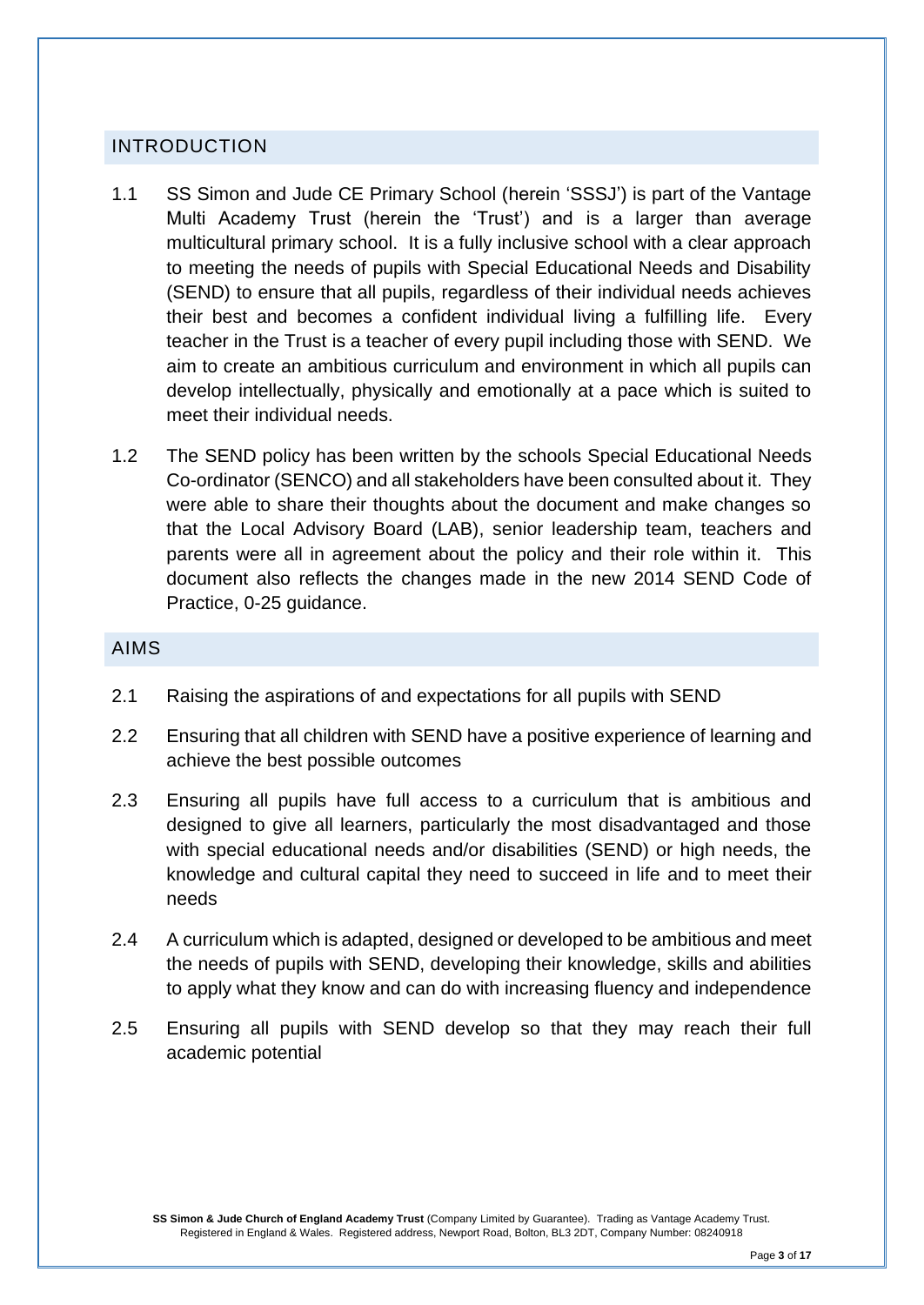#### **OBJECTIVES**

- 3.1 To work within the guidance provided in the SEND Code of Practice, 2014
- 3.2 To provide an experienced SENCO who will work within the SEND policy and monitor the effectiveness of SEND provision
- 3.3 To identify, assess and meet the needs of pupils with SEND to ensure they meet their full potential by operating a "whole pupil, whole school" approach to the management and provision of support
- 3.4 To ensure that pupils with SEND are offered full access to an ambitious curriculum which all pupils can develop intellectually, physically and emotionally at a pace which is suited to meet their individual needs
- 3.5 To ensure all teachers develop and adapt the curriculum so that it is coherently sequenced to all pupils' needs, starting points and aspirations for the future
- 3.6 To provide support and advice for all staff working with pupils with SEND
- 3.7 To identify early those pupils who may be disadvantaged or have additional needs or barriers to learning and to plan the correct support to overcome or reduce these barriers
- 3.8 To develop and maintain effective relationships with parents, carers and, as necessary, other professionals/specialist services in deciding how best to support pupils with SEND
- 3.9 To meet the needs of pupils with SEND, drawing, where necessary, on more specialist support, and help those pupils to engage positively with the curriculum
- 3.10 To assist pupils with SEND in becoming effective independent learners
- 3.11 To ensure that pupils with SEND are included in all aspects of school life
- 3.12 To prepare pupils with SEND for their next steps in education, employment and training, and their adult lives, including further/higher education and employment, independent living, participating in society and being as healthy as possible in adult life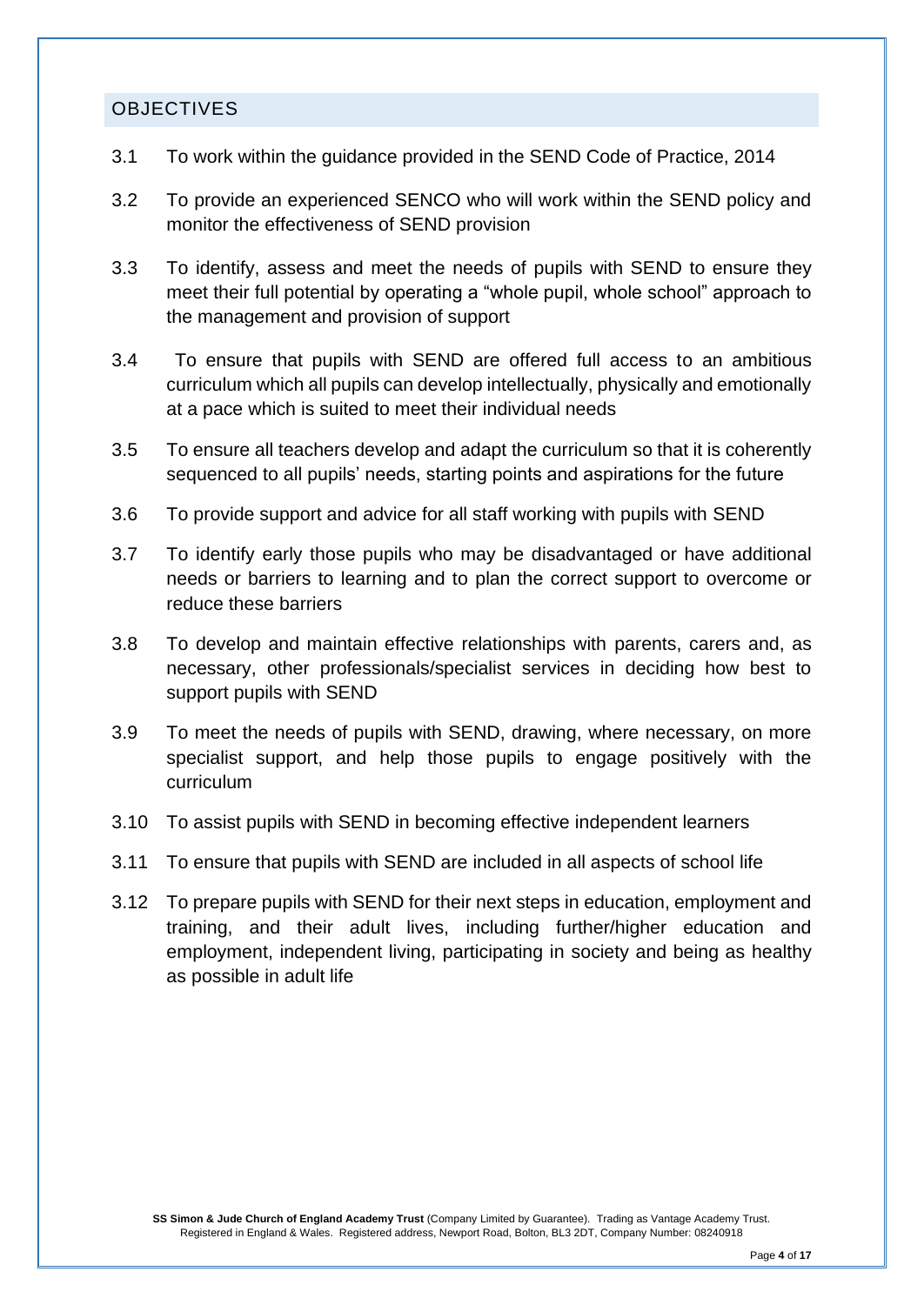## IDENTIFYING SPECIAL EDUCATIONAL NEEDS

- 4.1 The SEND Code of Practice 2014 states that a child has SEND if they have a learning difficulty or disability which calls for special educational provision to be made for him or her. A child has a learning difficulty or disability if he or she:
	- Has a significantly greater difficulty learning than the majority of others of the same age

OR

- Has a disability which prevents or hinders him or her from making use of facilities of a kind generally provided for others of the same age
- 4.2 Special Educational Needs and disabilities can be considered as falling under four broad categories of need:
	- Communication and Interaction
	- Cognition and Learning
	- Social, mental and emotional Health
	- Sensory and/or Physical

These four broad areas give an overview of the range of needs that should be planned for.

- 4.3 The purpose of identification in school is to work out what action the school needs to take to ensure positive outcomes for the pupil rather than to fit a pupil into one of these categories. Pupils often have needs which cut across all areas and their needs may change over time.
- 4.4 SSSJ has a clear approach to identifying the needs of pupils with SEND with the emphasis being on early identification. The school assesses each pupils' current skills and levels on entry to the school, building on information from parents, previous settings and outside agencies, where applicable, to build up a picture of the whole pupil, not just their special educational needs and disability.
- 4.5 Class teachers, supported by the senior leadership team, make regular assessments of progress of all pupils via termly pupil progress meetings. If a pupil is making less than expected progress the first response is high quality teaching targeted at their areas of need. Where progress continues to be less than expected the class teacher, working with the SENCO, considers all the information gathered from within the school about the pupil's progress, alongside national data and expectations of progress to identify if a pupil has SEND. This includes using high quality and accurate formative assessment and using effective tools and early assessment materials.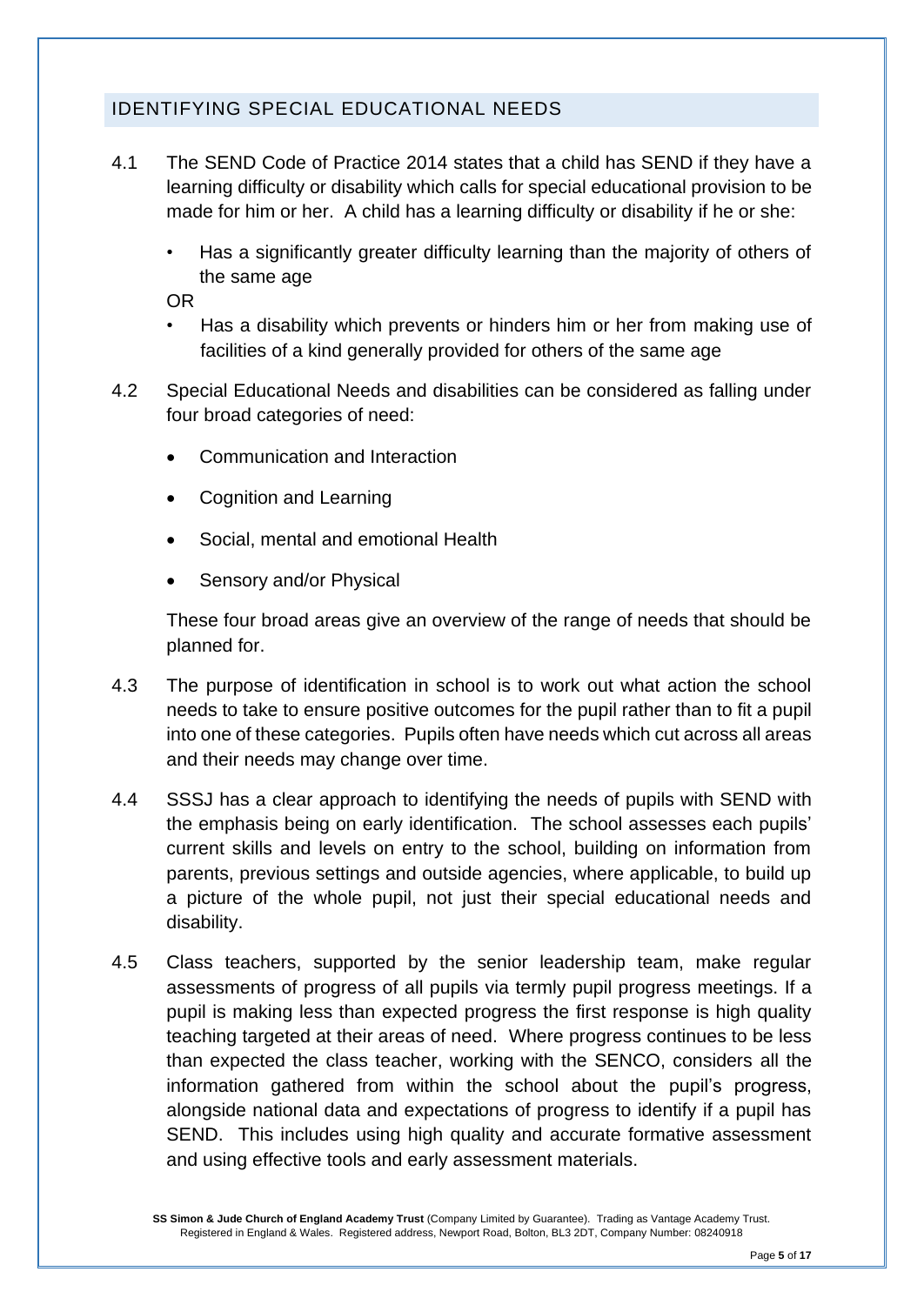- 4.6 For higher levels of need, the SENCO will draw on more specialised assessments from external agencies and professionals using the relevant referral processes. (See appendix A)
- 4.7 There are a number of educational issues that are not labelled as SEND but can impact on progress and attainment. These include:
	- Disability (the Code of Practice outlines the "reasonable adjustment" duty for all settings and schools provided under current Disability Equality Legislation – these alone do not constitute SEND)
	- Attendance and Punctuality
	- Health and Welfare
	- English as an additional Language (EAL)
	- Being in receipt of Pupil Premium Grant
	- Being a Looked After Child
	- Being a child of Serviceman/woman

## A GRADUATED APPROACH TO SEN SUPPORT

5.1 In the Trust we use the graduated approach to SEND support which follows the; assess, plan, do and review cycle to identify and manage pupils with SEND.

#### 5.1.1 **Assess**

A clear understanding of a pupil's needs is a critical precondition to planning effective strategies, creating appropriate provision and influencing the adjustments to teaching that will lead to good progress and improved outcomes. Following on from summative assessments, teachers identify which pupils are not making progress to reach their individual targets. Further assessment is then carried out to establish a clear analysis of a pupil's need. These may include teacher assessments and experiences of the pupil in class, behaviour, attendance, pupil's own voice, the views and experiences of parents/ carers and the individual's development in comparison with their peers.

#### 5.1.2 **Plan**

The first step in responding to a pupil's identified need is to ensure that high-quality teaching, differentiated for individual pupils, is in place. Additional intervention and support cannot compensate for a lack of good quality teaching. Following assessments, the teacher needs to identify what changes or adaptations to quality first teaching, this new understanding means they need to make. Once the specific areas of need and gaps in learning and development have been identified,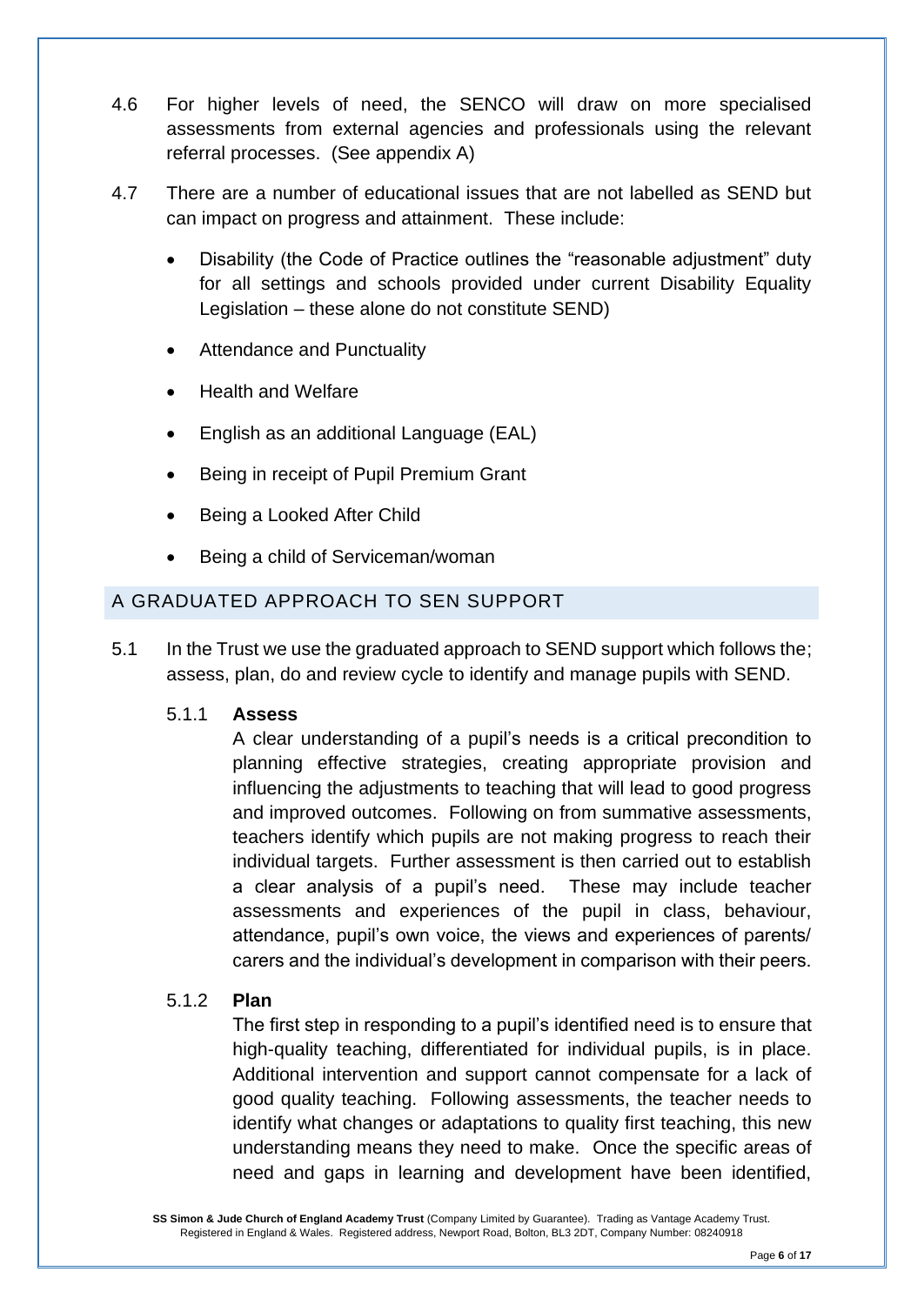additional or different support and intervention targeted at these key areas can be planned and delivered. All interventions are added to the class intervention map.

#### 5.1.3 **Do**

The class teacher is at the centre of the day-to-day responsibility for working with all pupils, even where interventions and targeted provision involves group work or one to one teaching away from the class. Teachers work closely with teaching assistants and specialist staff involved to plan and assess the impact of targeted interventions.

#### 5.1.4 **Review**

At the end of any interventions or targeted provisions the outcomes are fully evaluated. This may be through comparing baseline data with data collected at the initial assessment point, reviewing pupils' progress in relation to the targets set and/or reviewing other factors that may have affected progress. Evaluations include the overall effectiveness of the intervention, identify where more evidence is located and detail what the next steps need to be.

- 5.2 Where pupils have an Education, Health and Care Plan (EHCP) the impact of any interventions and progress towards targets in the plan are formally reviewed through a person-centred review on an annual basis by everyone involved with the child.
- 5.3 The school believe that parents should be kept fully informed about their child's progress. Parents and pupils are invited to attend Parent Conference evenings to discuss the progress made and share individual targets to further improve learning. Parents may request additional information at any time regarding the progress of their child. The SENCO has regular contact with parents to share information from specialist outside agencies and to collect information to help plan for their child's individual needs.
- 5.4 As part of our approach to learning and teaching for all pupils the teacher and child discuss their progress and attainment through one to one 'Learning Review' meetings. Each pupil is fully involved, at their level of understanding, in setting their own targets for improvement in reading, writing, mathematics and behaviour for learning, helping to identify how they can achieve these targets and evaluating their progress toward the previous targets.
- 5.5 In addition to one-to-one learning review target sheets, children with SEND have a single page profile. This is a way for a pupil with SEND to have a voice, to have their strengths and what is important to them as an individual acknowledged and identify how they can be best supported to achieve their outcomes.

**SS Simon & Jude Church of England Academy Trust** (Company Limited by Guarantee). Trading as Vantage Academy Trust. Registered in England & Wales. Registered address, Newport Road, Bolton, BL3 2DT, Company Number: 08240918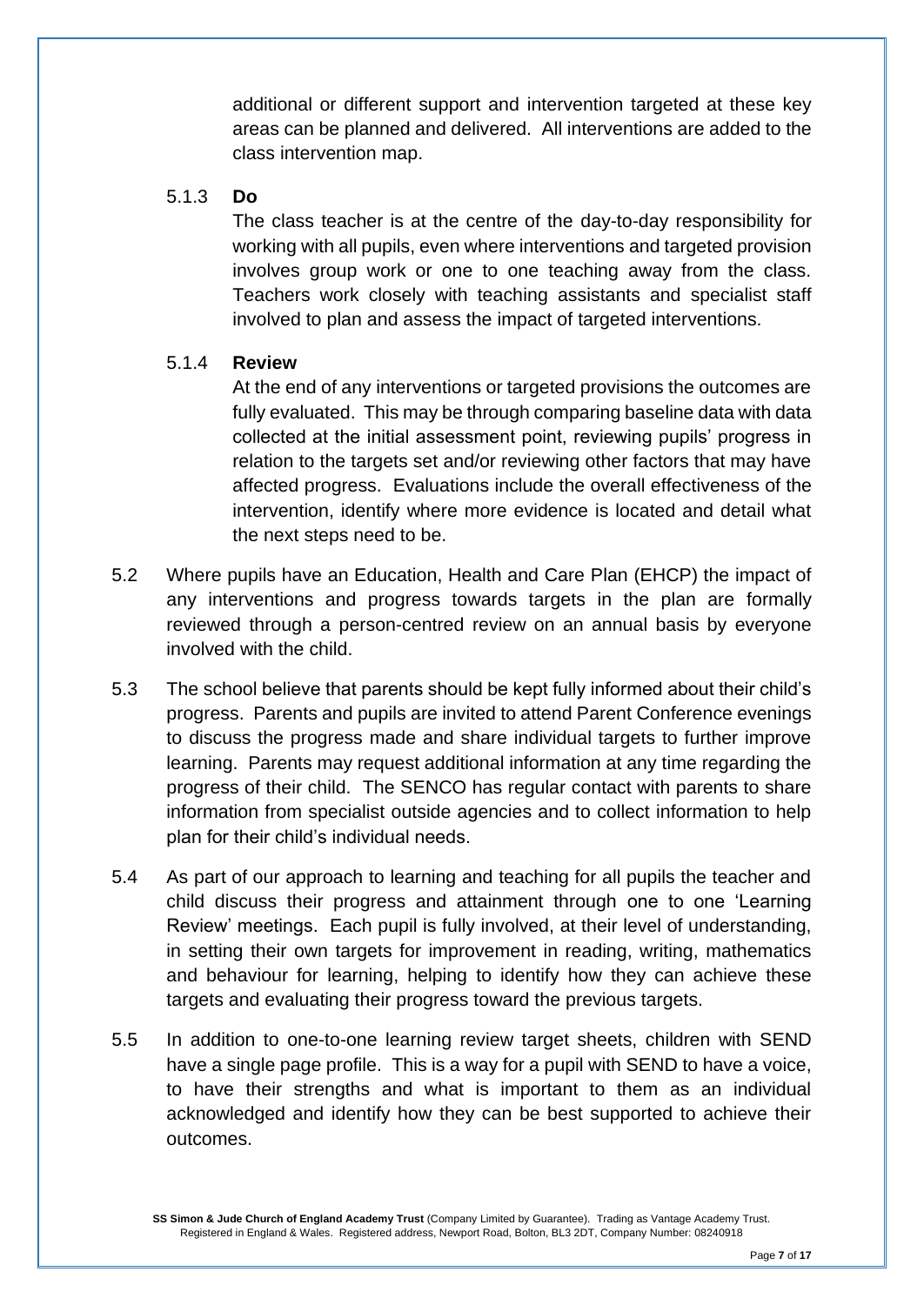## CRITERIA FOR EXITING THE SEND REGISTER/RECORD

6.1 The SEND register is regularly updated, and pupils are either added to it or removed from it. If a pupil has made accelerated progress and/ or is achieving age related expectations in all areas of the curriculum and wider curriculum they will be moved to 'monitoring level'. This means that they have not been removed completely but their progress needs monitoring closely to ensure this level is maintained. If this progress does continue over the following two terms, they will be removed completely.

#### SUPPORTING PUPILS AND FAMILIES

- 7.1 As part of the 2014 SEND Code of Practice all local authorities must publish a local offer which outlines the provision which is available for children and young people in the local area. Bolton's Local offer can be found using the following link: Home – SEND Local [Offer \(bolton.gov.uk\)](https://www.bolton.gov.uk/sendlocaloffer/)
- 7.2 SSSJ has also produced a SEND information report which outlines the provision available at the school. This can be found on the school website using the following link: <http://sssj.bolton.sch.uk/about-us/policies/>
- 7.3. The school has developed links with several agencies to support its work with pupils with SEND as is appropriate for the needs of the child. Parents are consulted before external agencies are involved. SEND support services may be asked to offer advice on the best way to provide for a pupil's SEND, to carry out assessments on a pupil, to work directly with a pupil or teaching staff or to provide staff training.
- 7.4 Agencies that may be involved with school include:
	- Ladywood Outreach Service (LOS)
	- Educational Psychology Service (EPS)
	- Sensory Support Service (Hearing and Visual Impairments)
	- Speech and Language Therapy Service (S&LT)
	- School Nursing Service and Health Visiting Service
	- Early Intervention Team
	- Children's Services
	- Bolton Information and Advisory Service
	- Occupational Therapy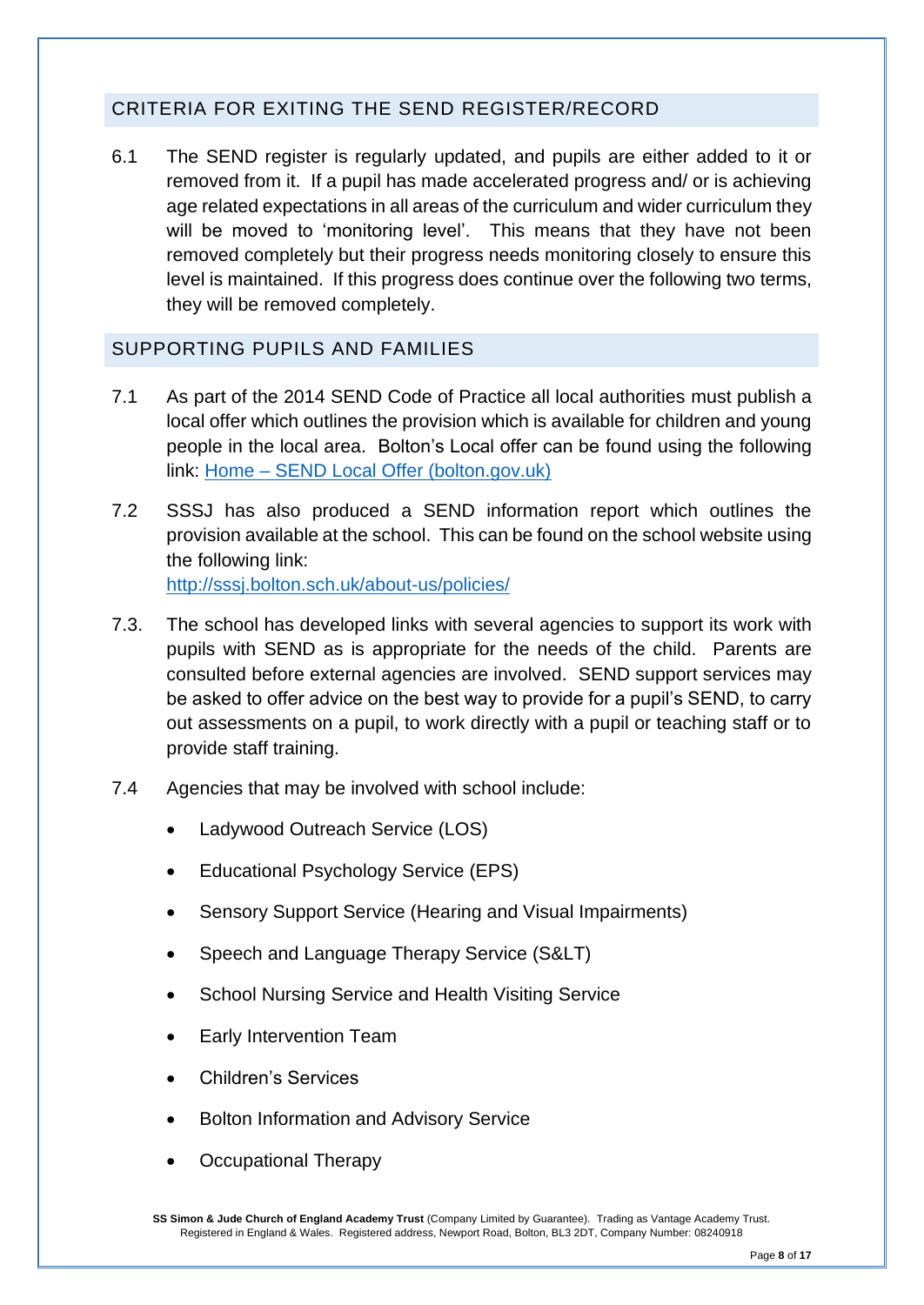- **Physiotherapy**
- Child Adolescence Mental Health Service (CAMHS)
- Family Support Services
- 7.5 Admission arrangements for pupils with SEND follow the same criteria as any other pupil. A copy of the Admission Policy can be obtained from the school office. You can find more about school admissions and applications at the following website. [https://www.bolton.gov.uk/admissions/primary-school](https://www.bolton.gov.uk/admissions/primary-school-places)[places](https://www.bolton.gov.uk/admissions/primary-school-places)
- 7.6 If a pupil has a special educational need and/or disability which makes it difficult for them to fully access exams or other assessments, every opportunity is made for them to do so. This may involve using an additional adult to read questions, to scribe for them or as prompter to keep the pupil focussed. Some pupils may benefit from working in a smaller room away from distractions. Modified scripts are also used where required such as braille and larger print. In some cases, additional time is given to complete the test, or the test is broken up into smaller more manageable chunks. Formal assessments applications are placed by the assessment co-ordinator and SENCO.
- 7.7 Transition times can be a difficult time for any pupil, so we try to ensure that they are as smooth as possible. To aid transition in the Early Years, teaching staff will visit parents and new pupils in their own home. Pupils also get the opportunity to visit their classroom with their parents before a phased transition in September. To aid transition from year-to-year pupils have the opportunity to meet their new teacher on 'Move up morning' and parents have the opportunity to meet their child's new teacher at 'Meet the Teacher Evening'. For pupils who will find transition particularly challenging, additional transition and transition booklets can be completed.
- 7.8 Close liaison is made with schools if a pupil moves school within the academic year to ensure that all relevant information is fully shared.
- 7.9 In year 6 the class teachers and SENCO liaise closely with secondary schools. Additional transition is set up for vulnerable pupils or pupils with high levels of need.

## SUPPORTING PUPILS AT SCHOOL WITH MEDICAL CONDITIONS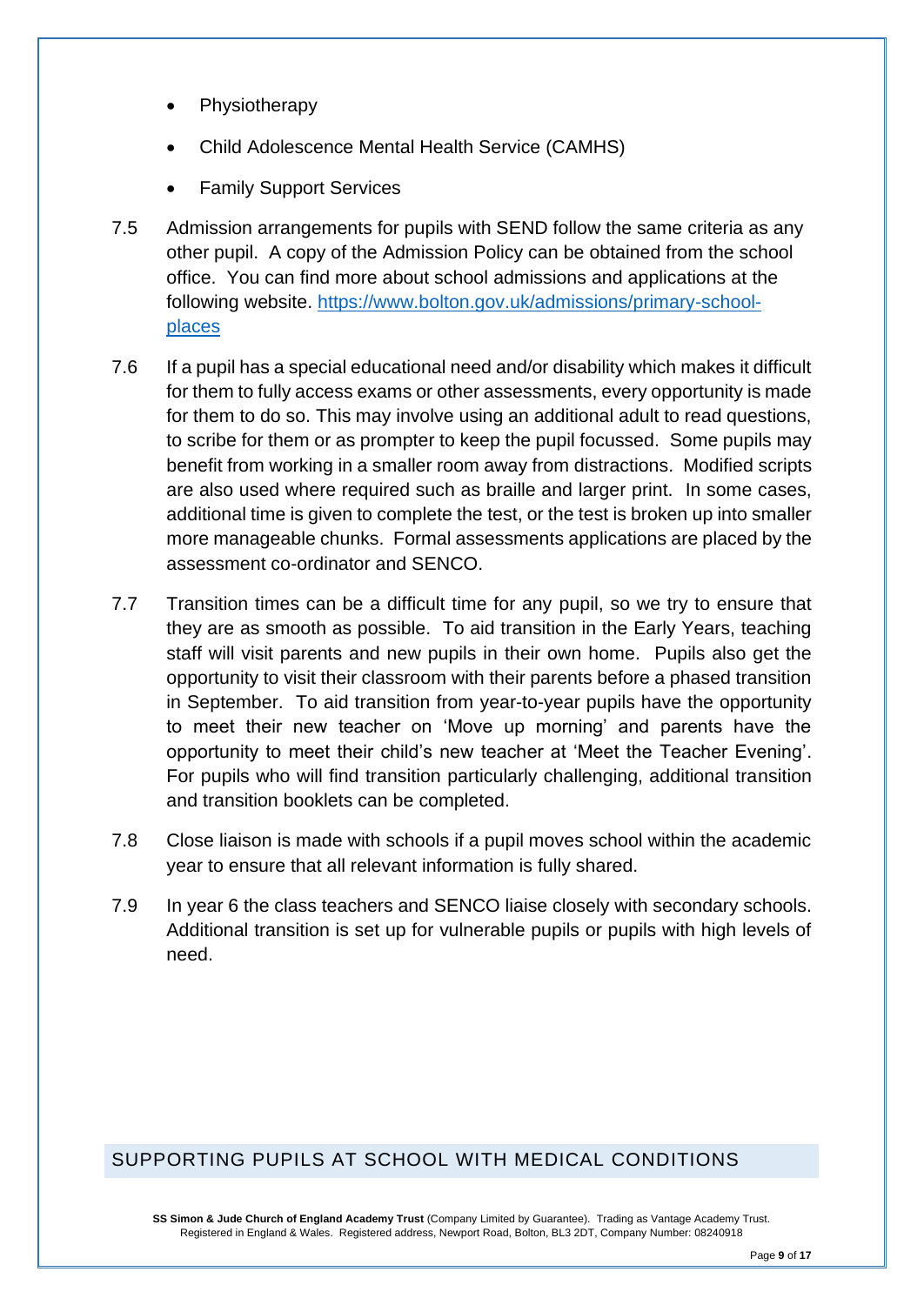- 8.1 The Trust recognises that pupils at school with medical conditions should be properly supported so that they have full access to education, including school trips and physical education. Some pupils with medical conditions may be disabled and where this is the case the school will comply with its duties under the Equality Act 2010. Some pupils may also have special educational needs and/or disability (SEND) and may have an Education, Health and Care Plan (EHCP) which brings together health and social care needs, as well as their special educational provision and the SEND Code of Practice (2014) is followed.
- 8.2 Individual healthcare plans are completed to specify the type and level of support required to meet the pupil's medical needs. Healthcare plans are used by school to:
	- Inform the appropriate staff about the individual needs of a pupil with a medical condition in their care
	- Detail when and the how the pupil needs to take or administer their medication
	- Identify common or important individual triggers at school that bring on symptoms and can cause emergencies. This information is used to help reduce the impact of triggers
	- Ensure that medication is stored correctly and within its expiry date
	- Ensure our local emergency care services have a timely and accurate summary of a pupils' current medical management and healthcare in the event of an emergency
	- Where pupils also have SEND, their provision is planned and delivered in a co-ordinated way with a healthcare plan.
- 8.3 For further information and guidance see the school's Supporting Children with Medical Needs policy.

## MONITORING AND EVALUATION OF SEND

9.1 SSSJ regularly and carefully monitors and evaluates the quality of provision that we offer to all pupils. This is achieved through regular audits of pupils' books, teachers' planning, pupils' single page profiles and provision detailed in intervention/ provision maps. In addition, pupils, parents and staff are given the opportunity to share their views. All teaching staff have regular lesson and/or intervention observations and targets for improvement. Specialist outside agencies provide additional feedback. This monitoring and evaluation is regularly fed back to the LAB via a SEND evaluation report once a year. These evaluations then form the basis of the next SEND action plan. This means that

**SS Simon & Jude Church of England Academy Trust** (Company Limited by Guarantee). Trading as Vantage Academy Trust. Registered in England & Wales. Registered address, Newport Road, Bolton, BL3 2DT, Company Number: 08240918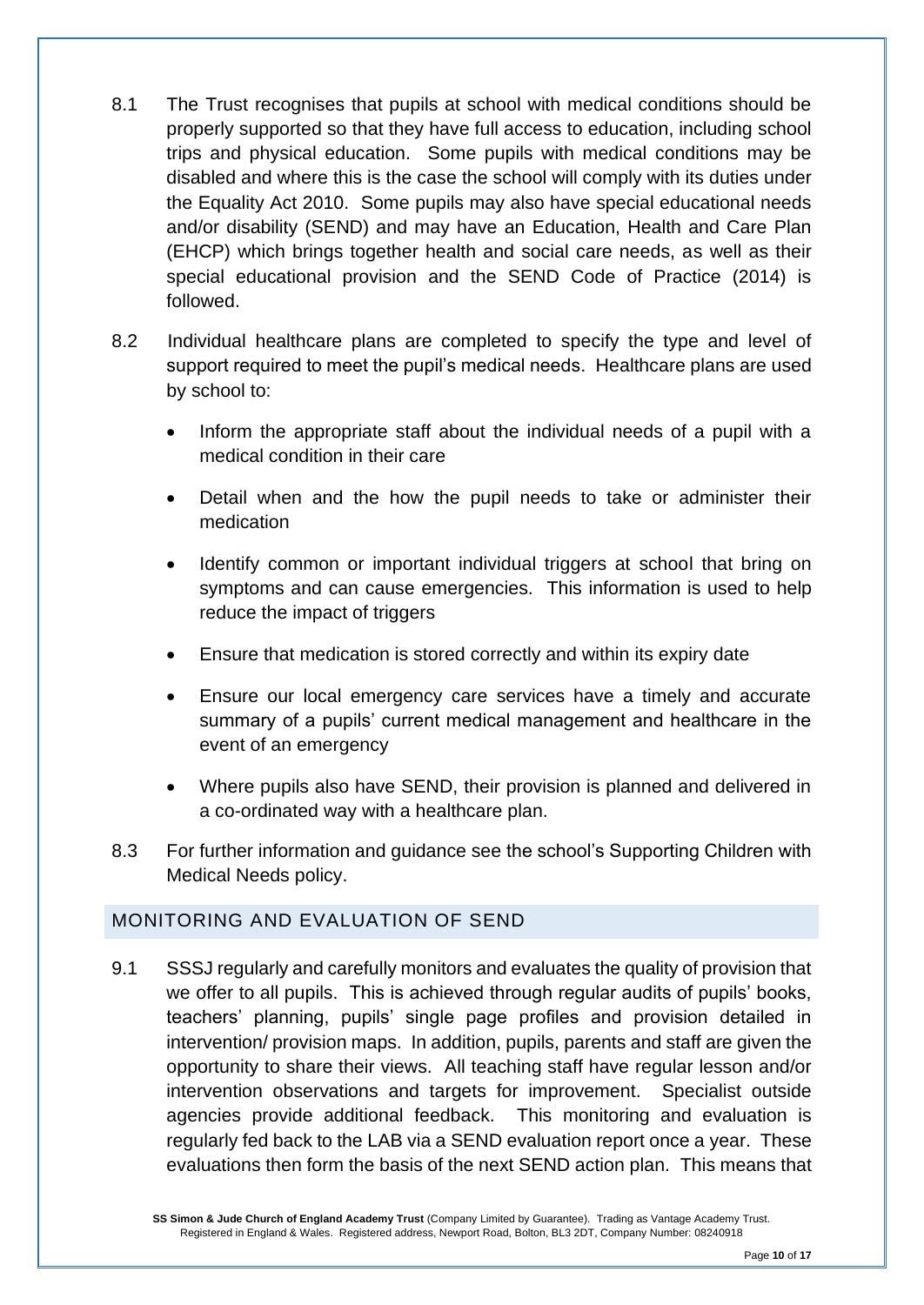as a school, we are constantly evaluating and monitoring in order to promote an active process of continual review and thus improve the provision that we provide for all pupils.

#### TRAINING AND RESOURCES

- 10.1 The schools receive a delegated budget each year based on the SEND Audit information collected by the local authority to support children with SEND. Additional funding is provided for pupils with additional needs to ensure they are achieving their full potential. Personnel, resources, equipment and training is allocated through careful consideration of the SEND action plan, whole school priorities for improvement in the School Improvement Plan and monitoring outcomes. Part of this budget is invested to purchase support from the Educational Psychology service. Top up funding can be requested from the local authority for children with severe and/ or complex special education needs via an Education, Health and Care Plan (EHCP).
- 10.2 The training needs of all staff are identified as part of the school's robust professional development systems. In order to maintain and develop the quality of teaching and provision to respond to the strengths and needs of all pupils, all staff are encouraged to undertake training and development.
- 10.3 All teachers and support staff undertake induction on taking up a post and this includes a meeting with the SENCO to explain the systems and structures in place around the school's SEND provision and practice and to discuss the needs of individual pupils.
- 10.4 The school SENCO regularly attend the LAs SENCO network meetings and training in order to keep up to date with local and national updates in SEND. Additional training is provided by specialist outside agencies who are involved with the school.

## ROLES AND RESPONSIBILITIES

11.1 Provision for pupils with SEND is a matter for the Trust as a whole.

The LAB representative with responsibility for SEND is invited into school to meet with the SENCO every term. The SENCO regularly feeds back to the LAB. In the summer term the SENCO produces a SEND report which is shared at the LAB meeting.

11.2 'All teachers are teachers of pupils with special educational needs and/ or disabilities.' Class teachers have the responsibility to identify the strengths and needs for the pupils in their class and plan to ensure that all outcomes are achieved. The class teacher is responsible and accountable for the progress and development of the pupils in their class, including where pupils access additional support from teaching assistants or specialist staff.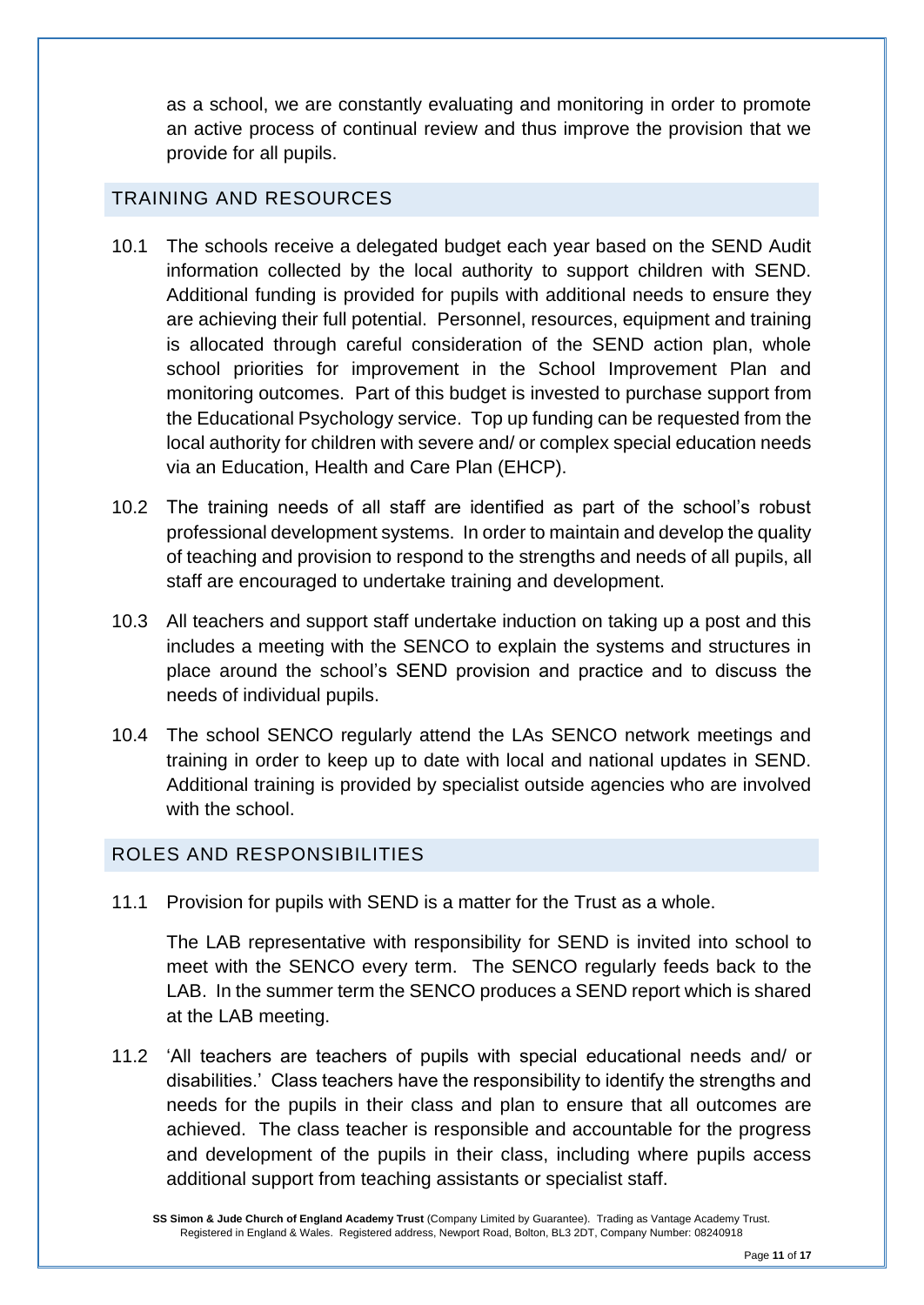- 11.3 Additional SEND support is provided by teaching assistants and teachers to ensure the child's individual targets and outcomes are met. This may involve small group work, working one to one with the pupil or preparing additional resources. Any support provided by teaching assistants is planned closely with the class teacher.
- 11.4 The Designated Teachers with specific Safeguarding responsibility are Miss Katie Jones and Mrs Paula Coleman.
- 11.5 The member of staff responsible for managing PPG is Miss Elaine Davies in close consultation with the SLT.
- 11.6 The designated members of staff responsible for managing LAC are Miss Katie Jones and Mrs Paula Coleman.
- 11.7 The member of staff responsible for managing the school's responsibility for meeting the medical needs of pupils is Miss Elaine Davies.
- 11.8 The school's Special Educational Needs and Disabilities Co-ordinator (SENCO) is Miss Elaine Davies. The school's assistant SENCO is Miss Hannah Murphy. The key responsibilities for the SENCO include:
	- Overseeing the day-to-day operation of the SEND policy
	- Co-ordinating provision for pupils with SEND
	- Liaising with and advising fellow teachers and the other members of the SEN team
	- Managing, supporting and advising learning support assistants
	- Overseeing the records of all pupils with SEND
	- Liaising with parents of pupils with SEND
	- Contributing to the in-service training of all staff
	- Liaising with external outside agencies including the LA's support and educational psychology services, health and social services and voluntary bodies
	- Monitoring and evaluating the SEND provision in school
	- Using findings from above to produce a SEND action plan to improve outcomes for pupils with SEND
	- Produce an annual SEND report for the LAB and feedback to LAB representatives termly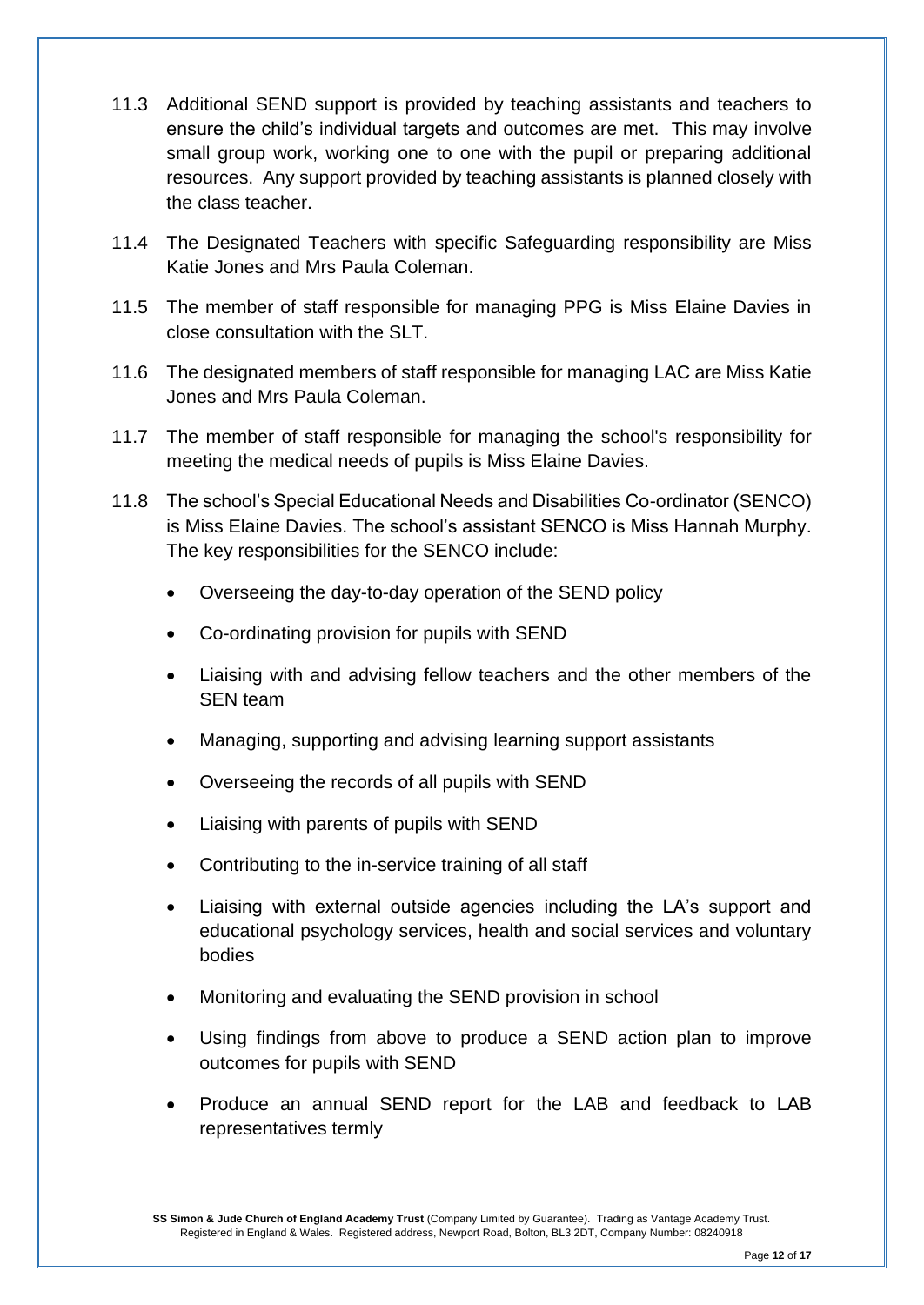## STORING AND MANAGING INFORMATION

- 12.1 All information regarding pupils SEND is confidential and is shared with relevant staff on a need-to-know basis. Any paperwork about children with SEND is securely stored. Archived information is kept until the pupil is 25 years old. Any paperwork that is no longer needed is shredded or placed in a confidential waste bag.
- 12.2 SEND information that is stored on the school server is also confidential and can only be accessed by key members of staff including the SENCO. Some of this information is also password protected.

## ACCESSIBILITY

- 13.1 All pupils have access to and participate in an inclusive and enriching curriculum with lots of opportunities to develop their social, emotional, and cultural development alongside their academic development. Every effort is made to ensure that all pupils can fully access the school's curriculum by making the necessary adjustments. These may include using a range of specialist equipment for writing, radio microphone systems for children with hearing impairments, dual monitors linked to the interactive whiteboard for children with visual impairments and the use of individual laptops. Close liaison is set up with specialist outside agencies to ensure that all staff are fully aware of the needs of pupils with physical or sensory impairments and how to reduce any barriers to learning.
- 13.2 To enrich the curriculum the school has many extra-curricular clubs on offer and pupils attend various trips throughout the year. Every effort is made to ensure that all pupils fully participate in all aspects of learning, therefore reasonable adjustments and provisions are put in place. These may involve providing additional transport, access to wheelchairs and additional staffing support. Where needed advice and support is accessed from specialist outside agencies or medical staff.
- 13.3 SSSJ has ensured that anybody with a disability has full access to the physical environment by providing the following:
	- Wide door access
	- Wheelchair access
	- Disabled toilet facilities
	- Handrails
	- Stair lift to access the Key Stage 2 area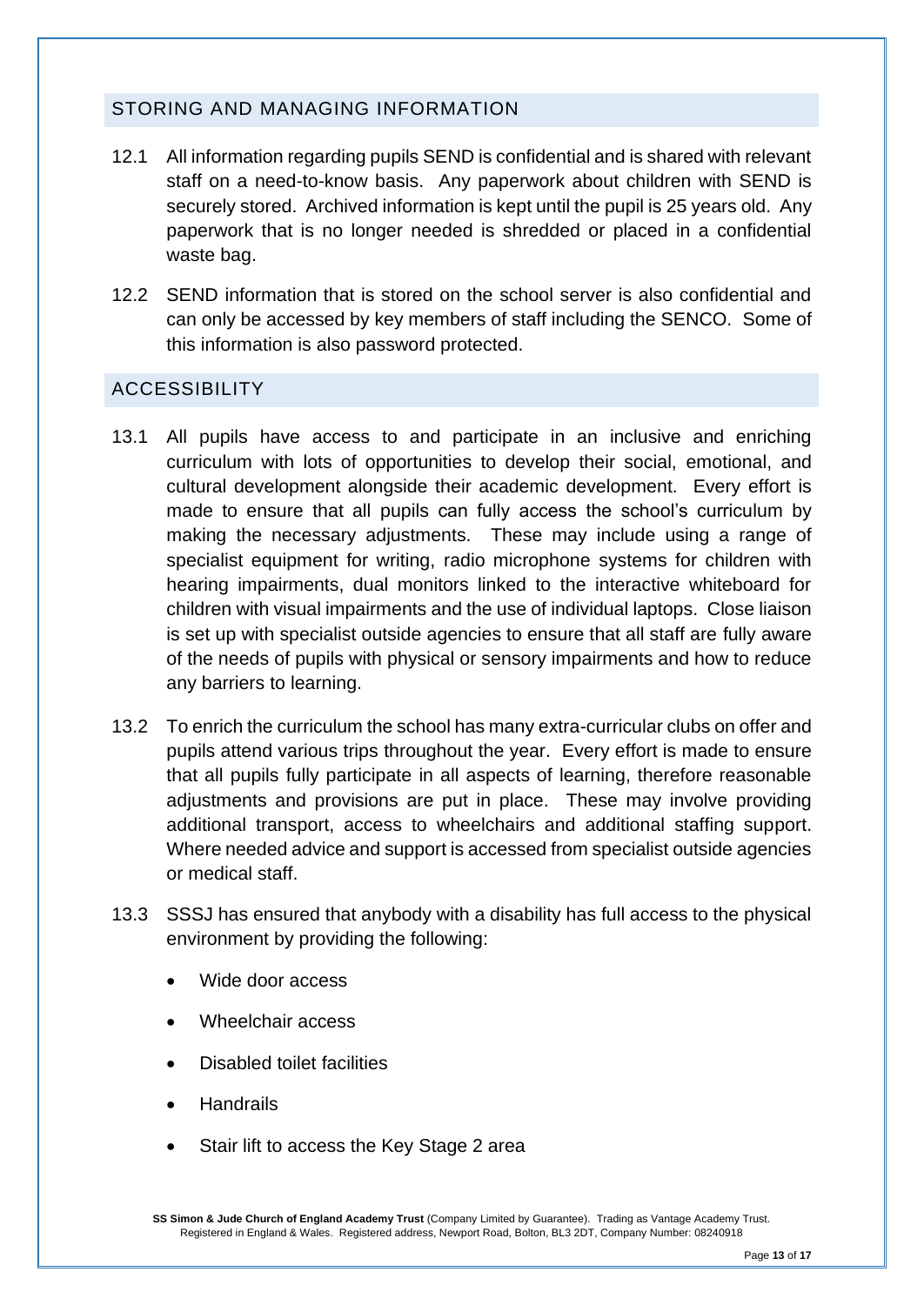- Lift to access Key Stage 2 playground
- Lift to upper Key Stage 2 classrooms
- Ramps
- Disabled car parking spaces
- Highlighted steps
- 13.4 The school has an accessibility plan which has been written in compliance with [paragraph 3 of schedule 10 to the Equality Act 2010.](http://www.legislation.gov.uk/ukpga/2010/15/schedule/10) (http://www.legislation.gov.uk/ukpga/2010/15/schedule/10)

## DEALING WITH COMPLAINTS

14.1 SSSJ has a complaints procedure to ensure that complaints are responded to quickly and effectively as possible. As a school we value all comments about our school and endeavour to address any concerns at the earliest stage possible. A full copy of the School's Complaints Procedure can be obtained from the school and is also detailed on the school website. The vast majority of complaints can be resolved informally. There are many occasions when the class teacher, office staff, SENCO and senior teachers can resolve any complaints straight away. If parents remain dissatisfied with the outcome, the complaint is then referred to the School Principal or the Chair of the LAB, as outlined in the Complaints Procedure.

#### BULLYING

- 15.1 SSSJ has a duty of care towards its pupils acting in loco parentis. The overall aim of the anti-bullying policy is to promote a climate in school where bullying and harassment cannot flourish and where all members of the school community especially the young are treated with respect. This is entirely consistent with the school's vision and ethos. The policy aims to be preventative and proactive to enable children to learn and be taught to their full potential, regardless of gender, race, religion, age, ability, appearance or culture.
- 15.2 The school employs several strategies to enable bullying to be uncovered including regular consultation with pupils. These include 1:1 learning review meetings, school-wide promotion of our code of conduct, parental and pupil survey, parental consultations, school council meetings, circle-time activities, PSHE sessions and pastoral support via the learning mentor or class teacher. In addition, the learning mentor supports children on 1 to 1 or small group basis to support pupils with additional social or emotional needs.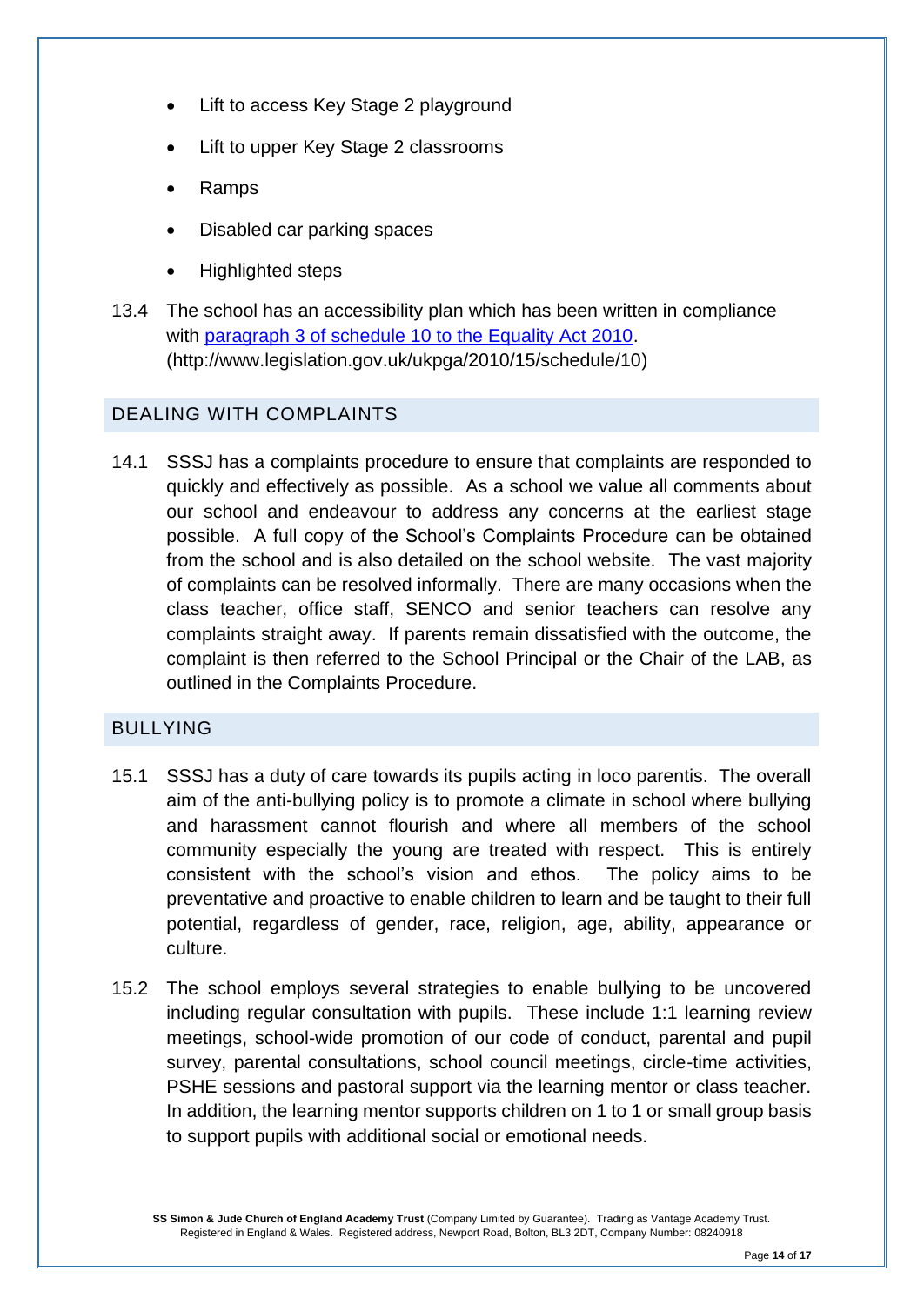- 15.3 Teachers investigate suspected bullying cases through individual or group interviews.
- 15.4 The class teacher or learning mentor conducts these as the pupil-interviewer relationship can affect the honesty of the answers. Involving parents early is essential and accurate records of incidents and the school's response to help with proceedings are logged. The incident is then followed up to ensure that it has stopped. Bullying is subject to school sanction just as any undesirable behaviour.
- 15.5 For more information see the school's Anti-bullying policy.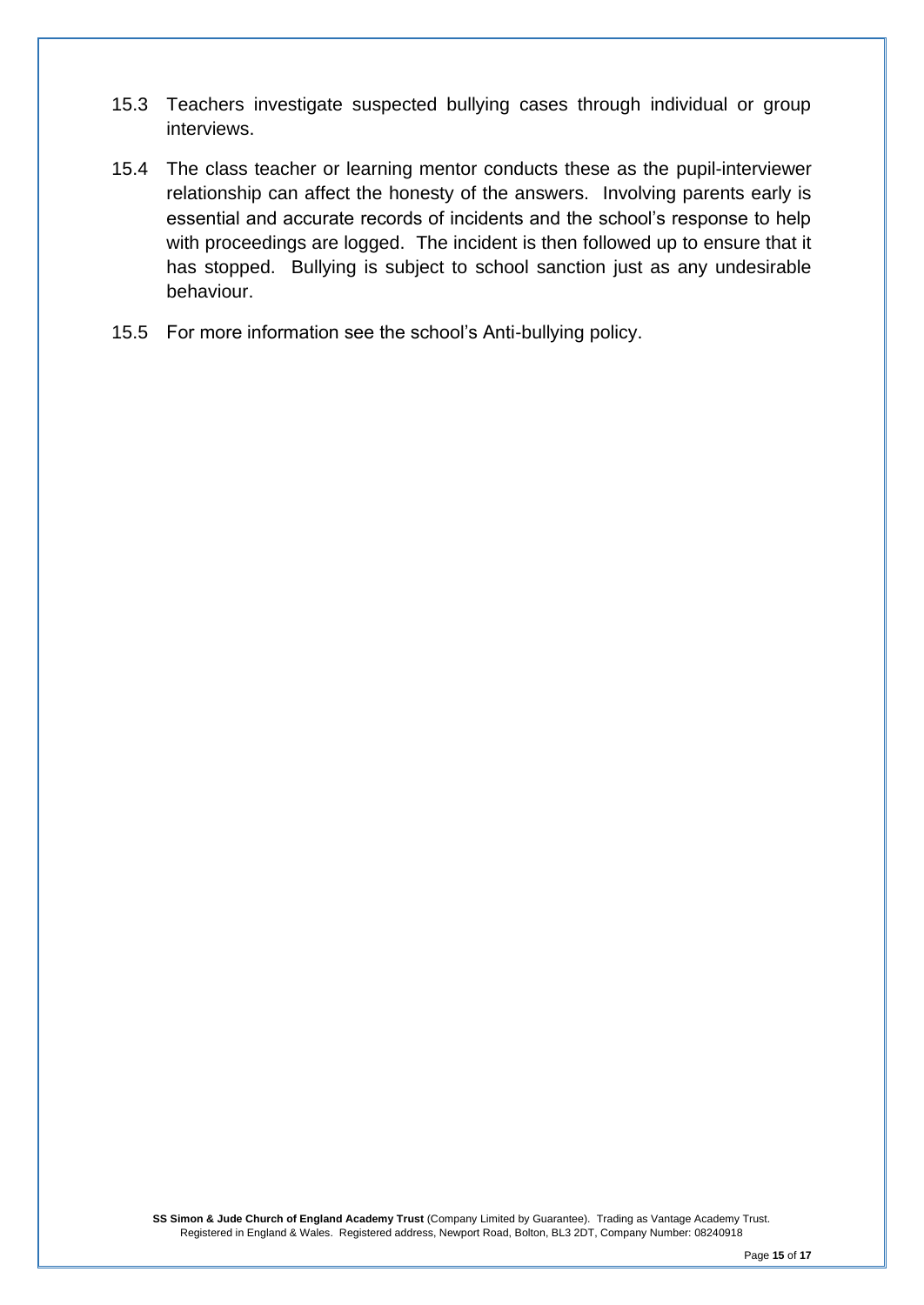